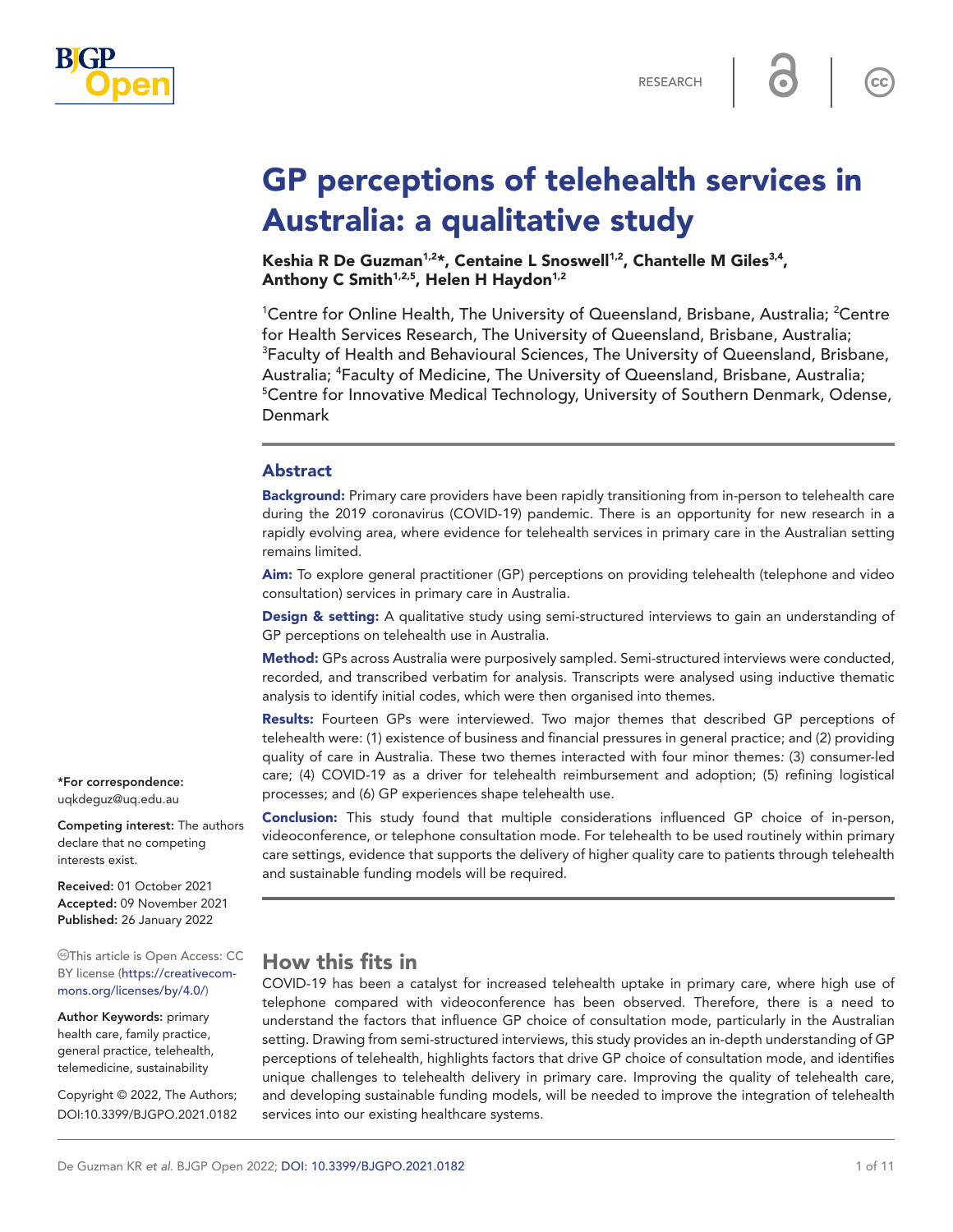## Introduction

The COVID-19 pandemic has been a catalyst for increased telehealth use globally. Telehealth, the delivery of a healthcare service from a distance, can help prevent potential COVID-19 transmission because it reduces person-to-person contact.*[1,2](#page-9-0)* As a result, many primary care providers have been rapidly transitioning from in-person to telehealth care.*[2–4](#page-9-1)* Payers, such as government agencies and health insurers, facilitated this transition by expanding telehealth coverage and reimbursement during COVID-19.*[3,5](#page-9-2)* This has led to significant increases in telehealth in primary care settings.*[6,7](#page-9-3)* The rapid uptake and widespread implementation of telehealth since COVID-19 has revealed challenges for incorporating telehealth services in primary care.*[7,8](#page-9-4)*

Primary care is considered the frontline of the healthcare system. In Australia, primary care services are mainly delivered by general practitioners (GPs) and subsidised by the Australian Government through the Medicare Benefits Schedule (MBS). Before COVID-19, MBS telehealth funding was restricted to specialist video consultations for rural or remote patients.*[6,9](#page-9-3)* This meant that telehealth use by GPs has long been underutilised, mainly because of ineligibility for telehealth reimbursement.*[6,7](#page-9-3)* However, this changed in March 2020, during COVID-19, when MBS reimbursement was introduced for telephone and video consultations provided by GPs and other clinicians.*[6,7](#page-9-3)* Compared with Australia, similar telehealth funding changes have been introduced in Canada and the US.*[3,5](#page-9-2)* This has enabled GPs to continue to provide care directly to their patients, while mitigating the risk of COVID-19 transmission.

In Australian primary care settings, telephone has been predominantly used instead of videoconference.*[10](#page-9-5)* This has raised many questions regarding the factors that drive GP choice of consultation mode (telephone, videoconference, or in-person). Given the introduction of COVID-19 telehealth reimbursement, there are also questions on the future sustainability of telehealth funding.*[11,12](#page-9-6)* The natural experiment of telehealth use during COVID-19 has created opportunities to learn from new experiences,*[13,14](#page-9-7)* and there has been emerging research exploring telehealth use in primary care.*[15–18](#page-9-8)* As this research progresses, an in-depth understanding of GP perceptions regarding telehealth remains limited in the Australian setting. This study investigated GP perceptions on providing telehealth (telephone and video consultations) services in Australia.

## Method

Semi-structured interviews with GPs provided an in-depth understanding of GP perceptions of telehealth use in primary care. The interview questions explored the rationale behind GP choice of consultation mode (telephone, videoconference, or in-person), telehealth-related experiences during COVID-19, and views on future telehealth use. Demographic questions were also included. Signed, email, or verbal consent (recorded at the start of the interview) was provided by all participants. The results reported aligned with the Consolidated criteria for reporting qualitative studies (COREQ) framework.*[19](#page-9-9)*

## Participant selection and setting

A purposive sample of GPs across Australia were invited to participate in this study. Purposive sampling aimed to recruit GPs with varied telehealth experiences. Recruitment occurred via direct invitation to GPs known to the research team with subsequent snowball sampling, social media, and professional association communications. Recruitment ceased once data saturation was reached.*[20](#page-9-10)* There was no compensation for study participation.

## Data collection

Interviews occurred via telephone or videoconference and were conducted by author KD, who followed a semi-structured interview guide (Supplementary file 1). Interviews were recorded and transcribed verbatim for analysis. All identifying information from transcripts was removed to maintain participant confidentiality.

#### Data analysis

An inductive thematic analysis, as described by Braun and Clarke,*[21](#page-9-11)* was undertaken to identify initial patterns and codes, which were then organised into themes. Analysis was guided by Lincoln and Guba's*[22,23](#page-10-0)* criteria for trustworthiness, which assures that systematic processes have been undertaken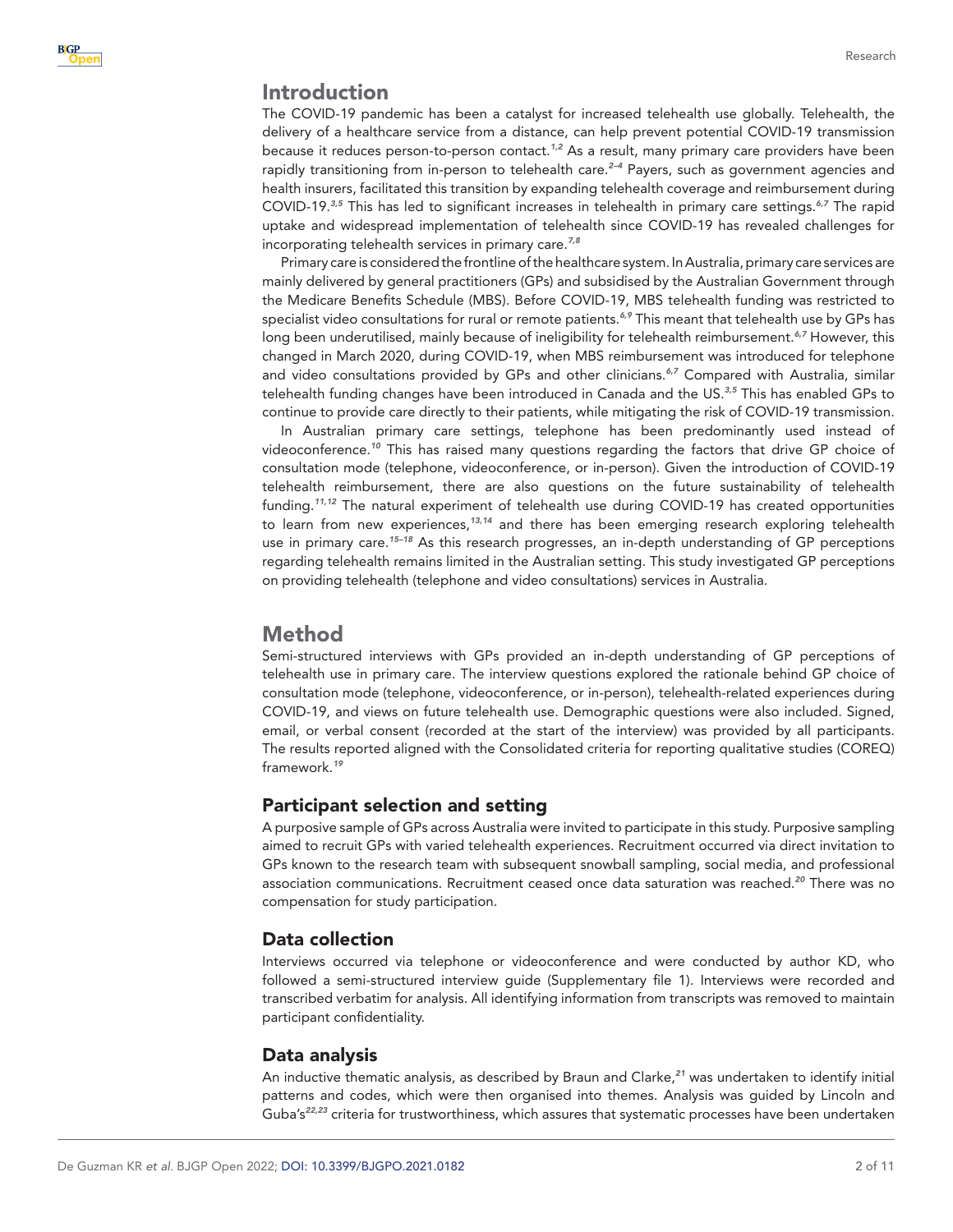throughout analysis in order to remain true to GPs' accounts. Details were given on how trustworthiness criteria were addressed (Supplementary file 2). Microsoft Excel software was used to organise initial codes and transcripts. Author KD conducted and transcribed the interviews, which allowed immersion in the data,*[22,24](#page-10-0)* before coding and generating initial themes. A second author (CS) independently generated initial themes from three transcripts (approximately 20%). Three peer-debriefing sessions with authors KD, CS, HH, and AS were conducted, enabling review and finalisation of higher order themes. Author KD explained how reflexivity contributed to the findings (Supplementary file 2).*[24](#page-10-1)*

## Results

Of the fourteen GPs interviewed, the majority were male (64%) and most (57%) had been registered practitioners for >20 years (*[Table 1](#page-3-0)*). They were aged between 36 years and 73 years (mean [standard deviation {SD}] = 49 [11] years) with most (71%) practising in the state of Queensland, Australia. Six GPs (43%) had spent over half their career time in metropolitan settings. GP participants had varied telehealth experiences, although most consultations per week were delivered in-person. Of the five GPs that delivered more than 25% of consultations per week via telephone, three had spent most of their career time in metropolitan settings, while the other two had spent most of their career time in a regional or rural and remote area. Interviews took place for 20–60 minutes (mean [SD] = 41 [12] minutes).

## Overall themes

Two major themes described GP perceptions of telehealth services. These were as follows: (1) existence of business and financial pressures in general practice; and (2) providing quality of care in Australia. GP responses highlighted the importance of providing high quality care to patients, which was deeply intertwined with the business and financial needs within general practice settings. These two major themes interacted with four other minor themes: (3) consumer-led care; (4) COVID-19 as a driver for telehealth reimbursement and adoption; (5) refining logistical processes; and (6) GP experiences shape telehealth use.

## Major themes

#### (1) Existence of business and financial pressures in general practice

GPs discussed the existence of business and financial pressures as a major influencer on their choice of consultation mode. They explained that patient care is heavily driven by the financial aspects of private businesses, highlighting how time pressures within busy practices often push them towards shorter consultations. Such pressures often led GPs to favour telephone over videoconference modes. Participants explained that phone consultations are quicker to deliver, enable a higher number of consultations, and yield greater financial benefits compared with videoconference consultations:

*'I don't do video,* [because] *it takes time. I do telephone.'* (GP6)

*'I think that clinicians have figured out that it's quick to phone, and fewer patient problems are raised making the length of consultation shorter, and the Medicare rebate is the same for those two services. So, they're tending to vote with what is more financially appealing.'* (GP19)

However, GPs reported that the busy environment of general practice and the delivery of shorter consultations, irrespective of mode, often leads to rushed care delivery that addresses only straightforward problems raised by patients. Consistently, participants discussed the difficulty of balancing complex patient presentations (that may require longer consultations) with the need to manage workload quickly in a high-paced environment:

*'I had one really experienced GP tell me that when he was running late, he had to pretend to ignore the complexity of the person in front of him.*' (GP40)

*'Limiting it to brief consultations, not longer consultations, not mental health consultations, not chronic disease care planning consultation will end up disadvantaging the patient.*' (GP54)

In these discussions, most GPs expressed regret that this was the reality of the situation, as their preference would be to provide higher quality care, rather than compete with time.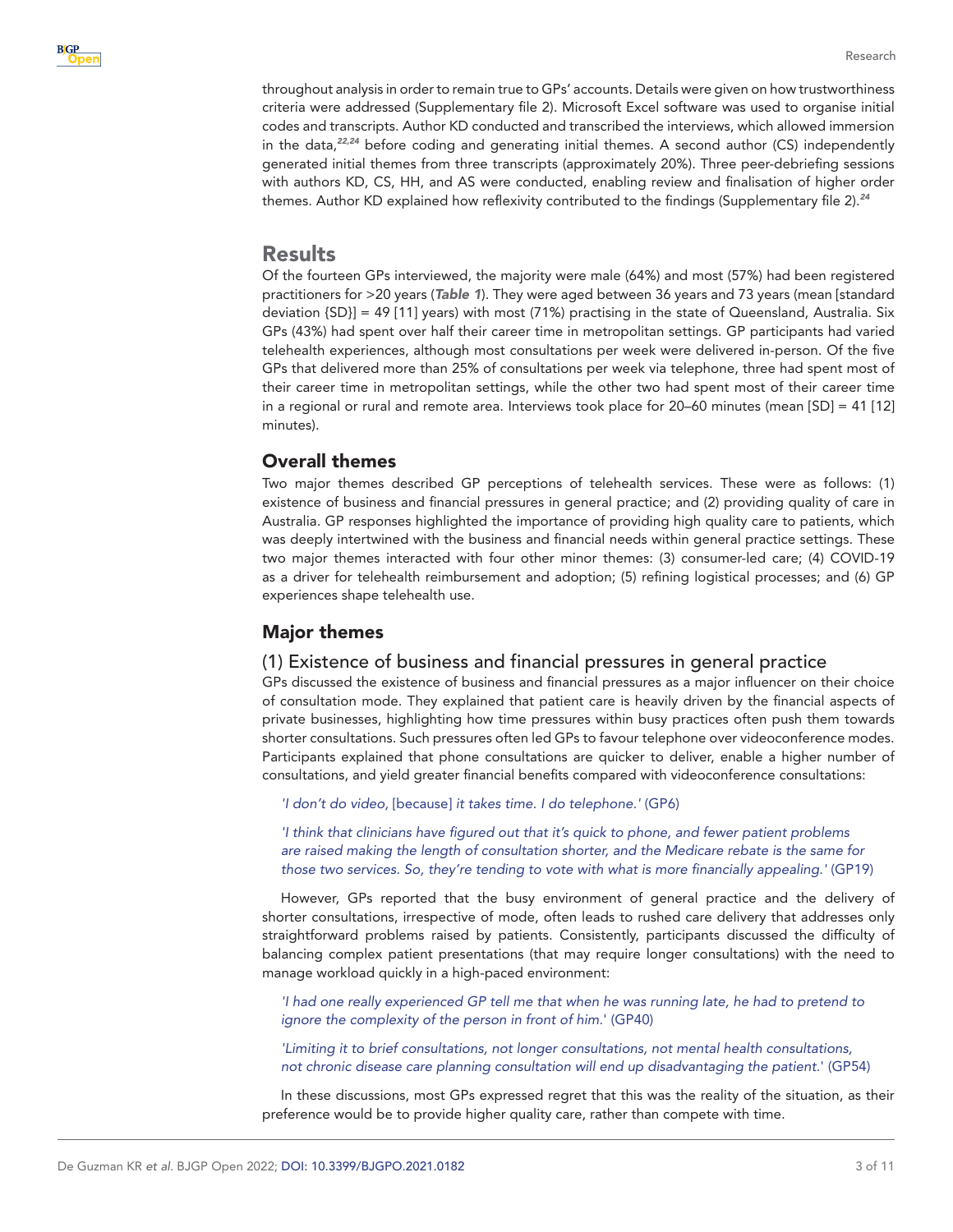<span id="page-3-0"></span>

| <b>Characteristic</b>     |                                                                       |                                    | $n$ (%) |
|---------------------------|-----------------------------------------------------------------------|------------------------------------|---------|
| Sex                       |                                                                       |                                    |         |
|                           |                                                                       | Male                               | 9(64)   |
|                           |                                                                       | Female                             | 5(36)   |
| Age, years                |                                                                       | $21 - 30$                          | 0(0)    |
|                           |                                                                       | $31 - 50$                          | 8(57)   |
|                           |                                                                       | >50                                | 6(43)   |
| Years of registration     |                                                                       | $1 - 10$                           | 3(21)   |
|                           |                                                                       | $11 - 20$                          | 3(21)   |
|                           |                                                                       | >20                                | 8(57)   |
| Highest level of training |                                                                       | Bachelor                           | 4 (29)  |
|                           |                                                                       | Graduate certificate or<br>diploma | 2(14)   |
|                           |                                                                       | <b>Masters</b>                     | 4 (29)  |
|                           |                                                                       | PhD                                | 4(29)   |
| State of current practice |                                                                       | Queensland                         | 10(71)  |
|                           |                                                                       | New South Wales                    | 2(14)   |
|                           |                                                                       | Victoria                           | 2(14)   |
| Practice setting          | Proportion of career time spent working in<br>metropolitan setting    | 0 to $\leq$ 25                     | 3(21)   |
|                           |                                                                       | $>25$ to $\leq 50$                 | 5(36)   |
|                           |                                                                       | $>50$ to $\leq 75$                 | 1(7)    |
|                           |                                                                       | >75                                | 5(36)   |
|                           | Proportion of career time spent working in<br>regional setting        | 0 to $\leq$ 25                     | 9(64)   |
|                           |                                                                       | >25 to $\leq 50$                   | 4(29)   |
|                           |                                                                       | $>50$ to $\leq 75$                 | 1(7)    |
|                           |                                                                       | >75                                | 0(0)    |
|                           | Proportion of career time spent working in rural or<br>remote setting | 0 to $\leq$ 25                     | 10(71)  |
|                           |                                                                       | $>25$ to $\leq 50$                 | 0(0)    |
|                           |                                                                       | >50 to ≤75                         | 2 (14)  |
|                           |                                                                       | >75                                | 2(14)   |
|                           | Consult modality Proportion of telephone consultations per week       | 0 to $\leq$ 25                     | 9(64)   |
|                           |                                                                       | $>25$ to $\leq 50$                 | 4 (29)  |
|                           |                                                                       | $>50$ to $\leq 75$                 | 0(0)    |
|                           |                                                                       | $>75$                              | 1(7)    |
|                           | Proportion of video consultations per week                            | 0 to $\leq$ 25                     | 11 (79) |
|                           |                                                                       | $>25$ to $\leq 50$                 | 2(14)   |
|                           |                                                                       | $>50$ to $\leq 75$                 | 1(7)    |
|                           |                                                                       | $>75$                              | 0(0)    |
|                           | Proportion of in-person consultations per week                        | 0 to $\leq$ 25                     | 2(14)   |
|                           |                                                                       | $>25$ to $\leq 50$                 | 0(0)    |
|                           |                                                                       | ${>}50$ to ${\le}75$               | 10 (71) |
|                           |                                                                       | $>75$                              | 2(14)   |
|                           |                                                                       | continued on next page             |         |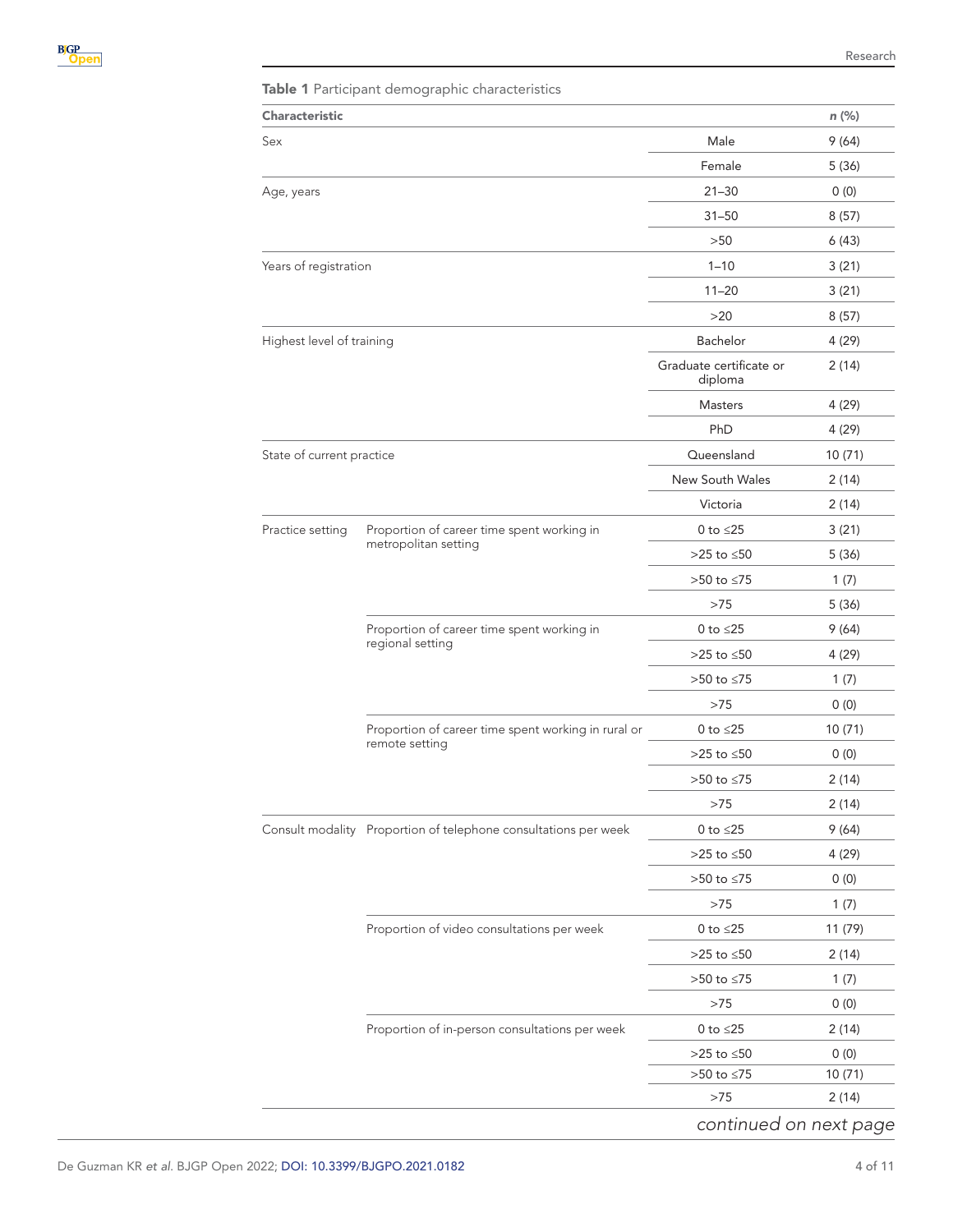| <b>Characteristic</b> |       |  |
|-----------------------|-------|--|
| $1 - 4$               | 1(7)  |  |
| $5 - 7$               | 5(36) |  |
| $8 - 10$              | 8(57) |  |
| Yes                   | 8(57) |  |
| No                    | 6(43) |  |
|                       |       |  |

## (2) Providing quality of care in Australia

GP participants highlighted their desire to provide high quality patient care to ensure optimal patient outcomes. They discussed how the current fee-for-service funding model sometimes disincentivises higher quality care. This tension between quality of care and financial pressures was challenging for GPs, as they described difficulties of providing high quality care in a time-pressured and profit-focused environment:

'You talk about whole-person care, but how do you do that in 10 minutes? I said, I don't do it *based on Medicare numbers. I do it on what's good quality of care.'* (GP40)

When comparing telehealth with in-person consultations, GPs had mixed views on quality of care. They highlighted that in-person consultations are needed for physical examinations and added that more subtle aspects of care may be missed though telehealth. However, they also discussed that a physical examination is often not required to provide comparable care:

*'You miss that tactile, therapeutic sort of presence, and you miss the sense of what, that you sort of get face to face.*' (GP71)

*'I reckon this is the truth that a lot of doctors weren't going to really say, we could still do good quality care 90 to 95% of the time on telehealth.*' (GP11)

GPs further believed that videoconference would provide higher quality of care compared with telephone because it enables visual assessment of patients:

*'The visual interaction, you can see the gestures, you can see the facial expressions, and it's nicer*  to see someone. I mean if we're having this by phone, we couldn't get the same information. *You're nodding and I'm nodding, and I'm using my hands, there's more of a conversation that's occurring.*' (GP80)

Despite the potential for telehealth to provide high quality care, GPs felt that telehealth should complement, rather than replace, the traditional in-person model of care. To improve the quality of telehealth care, they highlighted the need for continued research:

*'There's potentially a whole field of research that could open up as a result of consultations being done over the phone to make them safer and more effective.*' (GP84)

## Minor themes

#### (3) Consumer-led care: patient experiences, preferences, and needs

Consumer-led care was highlighted as an important factor in influencing GP decisions to provide telehealth. They spoke about how consumer-led care is driven by business needs, such as keeping existing patients or attracting new patients, and described the importance of patient satisfaction to obtain business profits. The role of high quality care was also discussed to create positive patient experiences and promote financial gain:

*'We have to woo clients in. So, it's a consumer-led thing. I am really big on giving consumers what they want. So, if it said, 60 or 80% of patients want the option of telecare … and if you don't do it, your practice is going to look old and dated.*' (GP11)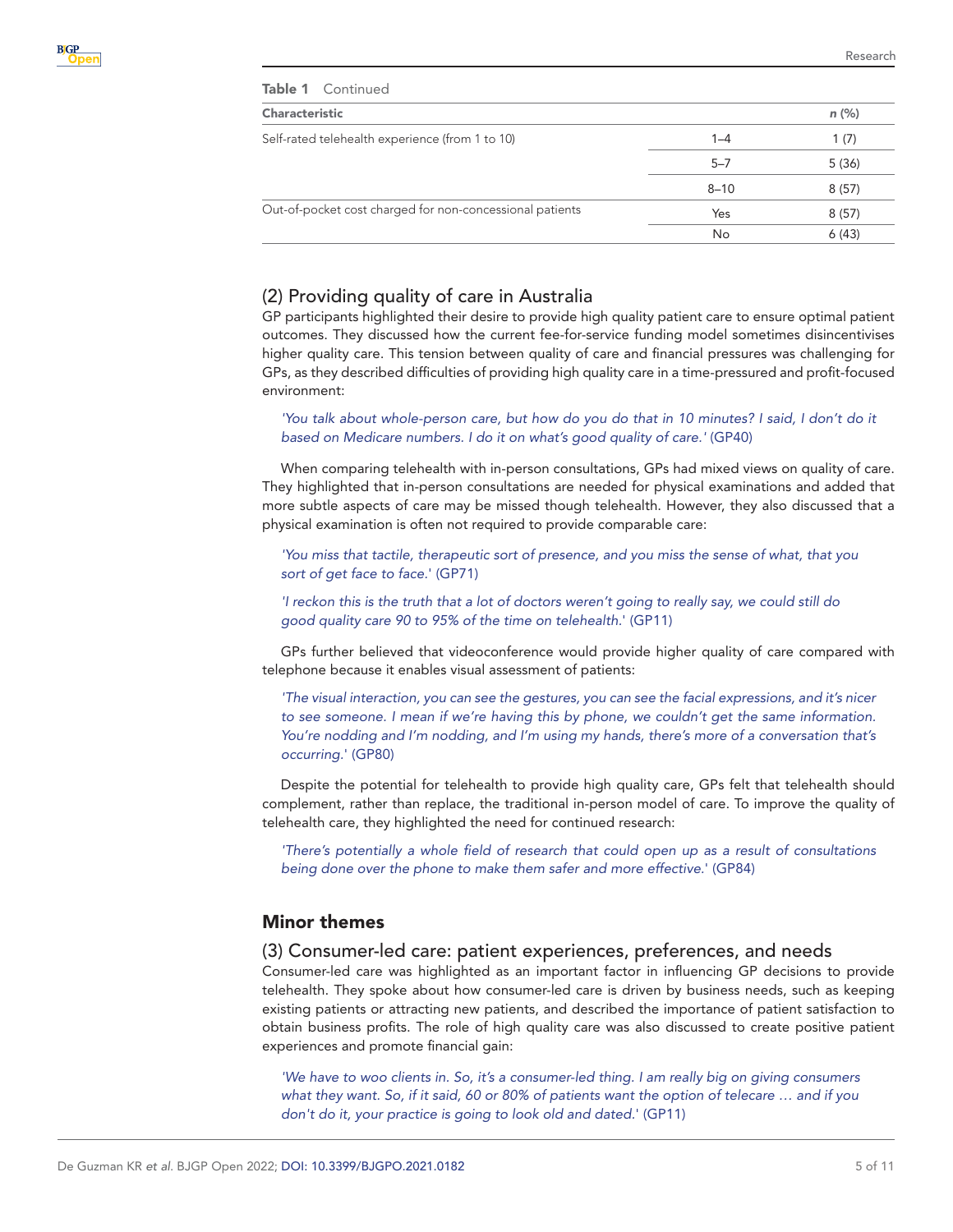*'The patient experience is better, their satisfaction is higher, which leads into the ability to charge, which is, you know in a private business, a big deal … As a GP and practice owner, you're more likely to feel comfortable billing someone for a video because it's a rich experience.*' (GP54)

GPs also spoke about the importance of patient preferences and needs, and how choice of consultation mode is often dictated by patients:

*'Phone consultations are driven by patients. They want a phone consultation so they're going to be satisfied with that. They'll not see it as a limit.*' (GP80)

Patient clinical needs as a driver for choice of consultation mode was evident as GPs described how telehealth can provide flexible and convenient care for some patient cohorts (for example, palliative care mobility issues). They expressed how telehealth can meet the care needs for busy people, or people in rural or remote areas. They discussed how access to specialist care is often needed for these patients, with the additional benefit that multidisciplinary video consultations can increase networks between care providers:

*'Palliative care patients, or patients in chronic pain, whereby it's much more convenient if they're able to give us a call.*' (GP28)

*'I think that if it can strengthen the existing setups that we have to deliver telehealth between rural and metro, particularly with specialist services, then I think that would be fantastic.*' (GP71)

In further meeting patient needs, GPs described clinical presentations where telephone may be most effective (for example, repeat script requests, provision of results, follow-up consultations, and discreet care for patients experiencing domestic violence). They mentioned videoconference is more effective than telephone for scenarios that require visual assessment, such as skin or throat issues. They emphasised the importance of considering clinical needs when choosing consultation mode:

*'Yeah, and then sometimes you might say, I want you to come back, I want to reassess you clinically.*' (GP55)

#### (4) COVID-19 as a driver for telehealth reimbursement and adoption

GPs discussed how the availability of COVID-19 telehealth reimbursement, introduced to help reduce disease transmission, was the main driver for telehealth adoption. Some expressed that they had delivered telephone consultations before COVID-19 at a cost to themselves. The importance of reimbursement was highlighted when they described how before COVID-19, patients paid for telehealth out-of-pocket, and now these patients were finally able to receive subsidised care:

*'All telehealth started after COVID, after the government funding, I started doing telehealth*.' (GP6)

*'I have used telehealth before COVID came for really remote patients, and often that was not funded by Medicare. They funded it themselves. COVID was a real relief, because those patients had suffered a lot from their remoteness and were now able to get help.*' (GP40)

GPs explained that telehealth reimbursement is important for meeting financial needs of general practice. They raised concerns regarding discontinuation of COVID-19 telehealth funding and expressed the hope for continued telehealth reimbursement. They further emphasised that ongoing funding would be needed for sustainable provision of telehealth services:

*'If the government either stops it or pulls it back, I'll tell you that we will go down kicking and screaming, as will our patients*.' (GP11)

*'The things to capitalise on is, how can you extend beyond the transactional remote care staff*  to broadening the team, to deepen the care, and to doing it in a sustainable model which is *key.*' (GP54)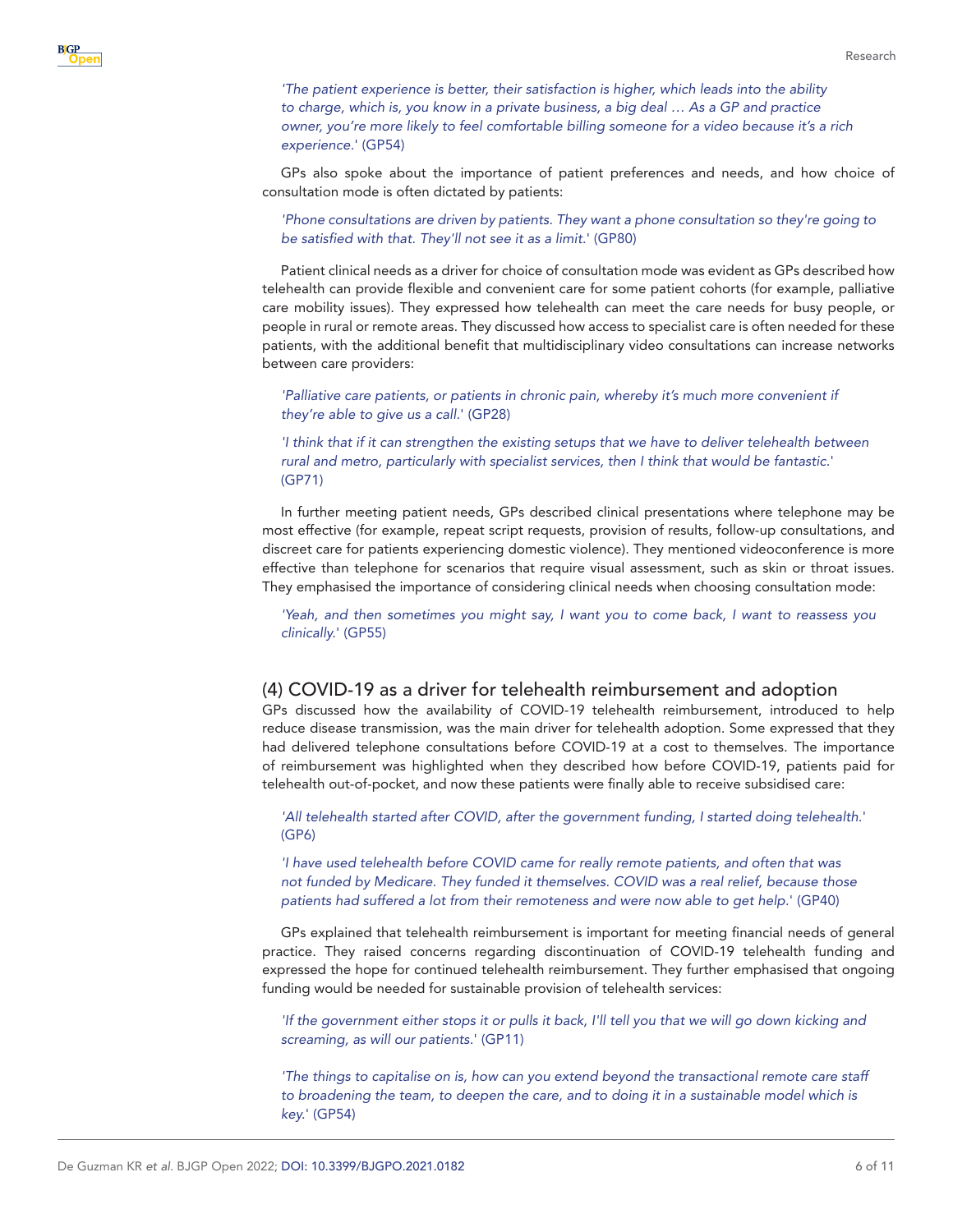#### (5) Refining telehealth logistical processes

**B**GP

GPs described multiple logistical issues that arose after rapid telehealth implementation during COVID-19. They highlighted the need to refine logistical processes in order to improve telehealth delivery. They explained how lack of infrastructure, particularly for videoconference consultations, made it challenging to provide telehealth:

*'If we had more infrastructure, then we would be shown how to use it, but we've just never had it properly set up. I think there's only been two cameras in clinic, and so they would be moved around to different rooms.*' (GP28)

To overcome this lack of infrastructure, participants spoke about how they created purpose-built digital platforms or shouldered infrastructure costs themselves (for example, paying for software registrations or buying second mobile phones for business purposes). They further emphasised how improving this infrastructure might enable them to provide higher quality care:

*'If we could improve the quality of the experience, to get it closer to that face to face; I think technology, education, and access to the equipment would bridge that gap.*' (GP71)

Although GPs expressed concerns with how telehealth implementation interrupts administration processes (that is, organising GP referrals, scripts, or consultation payments) and clinical workflows, the need to integrate telehealth services within existing systems was continually emphasised:

*'I think it'll be naturally embedded into everyday practice … we now can flex up and down massively without it changing our workflows because it's embedded.*' (GP19)

#### (6) GP experiences shaped telehealth use

GPs described how their own experiences shaped their use of telehealth. Some expressed that their colleagues were often resistant to new experiences and most described how the delivery of new telehealth services was an ongoing learning process. They spoke about how they had to adapt their practice for telehealth delivery:

*'Having to use it in different settings, using it more, and then in situations where we probably*  wouldn't normally use it, we would prefer to get people in to see them. We were having to *adapt a bit to use it in that respect.*' (GP28)

GPs spoke about their experiences with building patient rapport through telehealth. Most felt that telehealth may be more appropriate for existing rather than new patient relationships. However, they emphasised that videoconference could help foster more patient rapport compared with telephone because of the visual experience. They described the importance of visual cues to help develop rapport and therapeutic relationships, which are important aspects in providing high quality care:

*'Just from a relationship point of view, I think, having the video would be better than just speaking on the phone.*' (GP84)

*'I think that you're going to find out more patients are going to trust you more, so your advice will be more likely to be understood and acted upon, that's quality of care.*' (GP80)

They further discussed how telehealth enabled them to increase their connections with patients and increase their follow-up consultations. They felt that telehealth created opportunities for increased patient care through these patient connections. This not only added to relationship building, but also enabled them to achieve greater continuity of care:

'An urgent result came in, the practice notified me. I could just ring the patient, and I made sure *for him to go to hospital. And I just did that, speaking to him for half an hour; it allows us to have our finger on the pulse a lot more.*' (GP11)

## **Discussion** Summary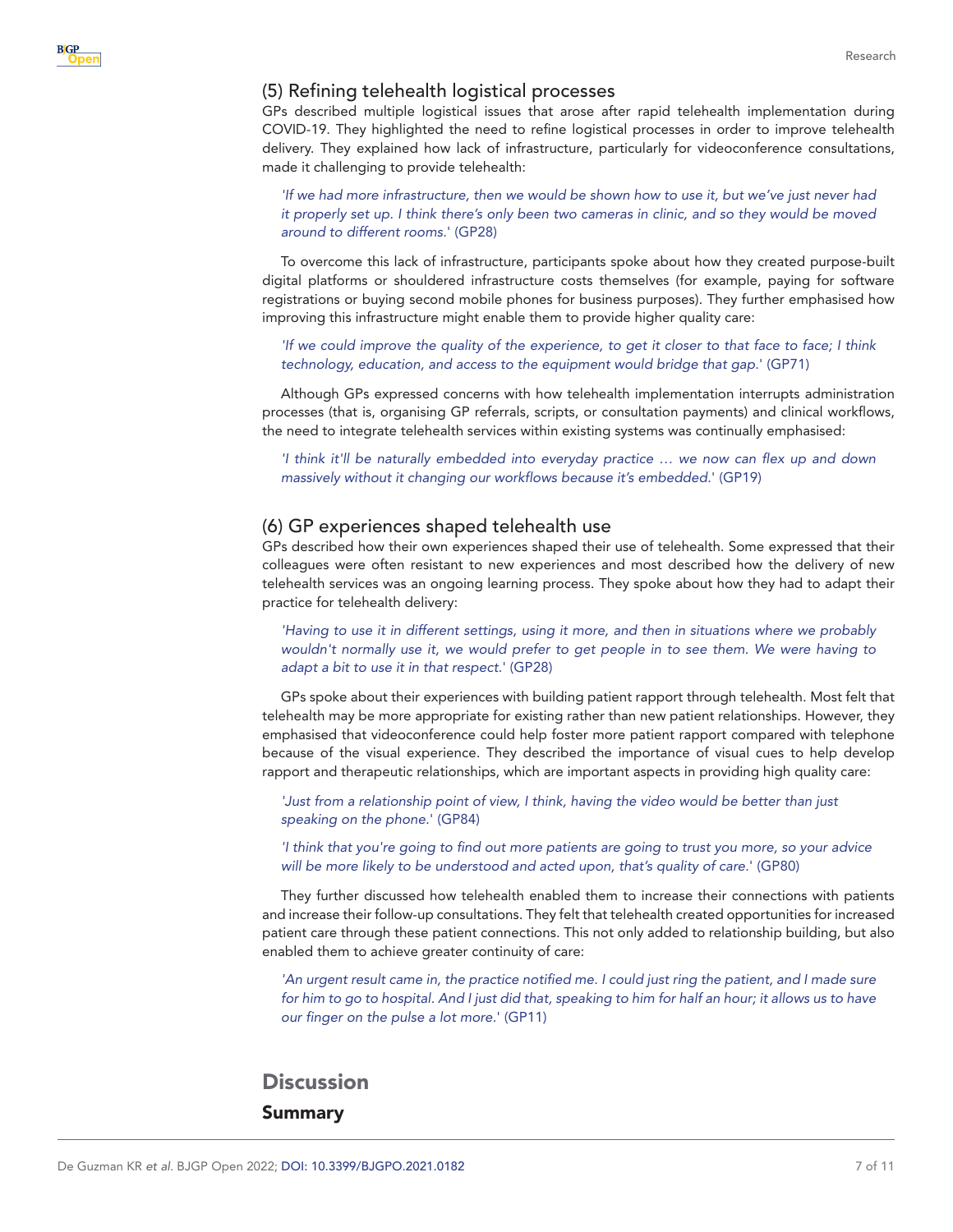This study investigated GP perceptions on providing telehealth services in Australia, exploring GP rationale behind choice of consultation mode. Several factors influenced GP decisions to provide telehealth services. Some of these factors included GP desire to provide high quality care, the importance of consumer-led care, and the ability to establish patient rapport. Consideration of these factors was often impacted by the time-pressured and profit-focused environment within general practice settings. GPs hoped that telehealth reimbursement, which was introduced during COVID-19, would continue post-pandemic. This would enable primary care providers to continue providing telehealth services to their patients in the future.

## Strengths and limitations

GPs volunteered to participate in this study; therefore, GPs with strong views (positive or negative) on telehealth may have been more likely to participate because of specific interests in telehealth. Health system structures, funding models, and government policies differ across countries, so these findings may not be applicable outside Australia. The dynamic situation of COVID-19 may have affected participant responses. This is because GP experiences could have evolved while government policy changes were occurring, which may influence consistency of the findings. Information regarding whether GPs were practice owners was not collected and may be useful for future analysis as this may have impacted their responses. Study recruitment of GPs was particularly challenging; this may have been due to time constraints in busy general practice settings. However, exploration of the perceptions of this hard-to-reach population, whose voices are vital to hear, was achieved. The use of qualitative interviews enabled in-depth understanding of GP experiences, which is particularly important as there has been limited investigation into GP telehealth use in Australia. A regular peerdebriefing process enabled enhancement of trustworthiness.*[24](#page-10-1)*

## Comparison with existing literature

An Australian study found that primary care nurses were frustrated with telehealth funding during COVID-19.*[25](#page-10-2)* Similarly, another study reported that availability of telehealth funding was a barrier to telehealth adoption.*[26](#page-10-3)* This need for telehealth funding is consistent with the present study, as the need for ongoing telehealth reimbursement was highlighted. Further to this, time pressures and business needs within general practice have been identified in other research as factors that influence GP service delivery.*[25,27–29](#page-10-2)* In the current study, financial and business pressures were also found to influence GP delivery of telehealth services.

Telehealth implementation in primary care results in novel and flexible ways of working.*[27](#page-10-4)* A study in the US showed how flexibility, in the context of constant change during COVID-19, was required for telehealth transition.*[30](#page-10-5)* This supports the current study findings regarding the ways GPs adapted their practice to deliver telehealth during COVID-19. The need to refine logistical processes to improve telehealth delivery has been continuously reported in the literature,*[11,25,30–33](#page-9-6)* which supports GP discussions on the need for improved infrastructure and streamlined telehealth processes.

The visual element of care, such as non-verbal communication, was found to foster patient rapport and therapeutic relationships. Therefore, videoconferencing may improve patient rapport compared with telephone interactions, resulting in higher quality care provided. One study reported that good patient rapport was a facilitator for telehealth consultations,*[31](#page-10-6)* supporting that the establishment of patient rapport is needed for effective telehealth delivery. Another study discussed how the ability for clinicians to address non-verbal cues in video consultations would create care that closely resembles in-person consultations.*[34](#page-10-7)* This further reflects the importance of the visual component of care, which can be achieved through videoconference and not telephone modes.

In-person consultations have been reported as preferable to telehealth consultations for complex clinical presentations.*[32](#page-10-8)* A study of 25 Australian primary care nurses reported that telehealth does not support complex clinical assessment.*[25](#page-10-2)* However, this current study suggests that the ability to manage complex presentations is more reliant on consultation length than consultation mode. GPs described how shorter consultations and rushed care delivery hinders the ability to meet complex clinical needs. This is supported by Sturmberg *et al,[29](#page-10-9)* which discussed how reduced consultation time threatens high quality care.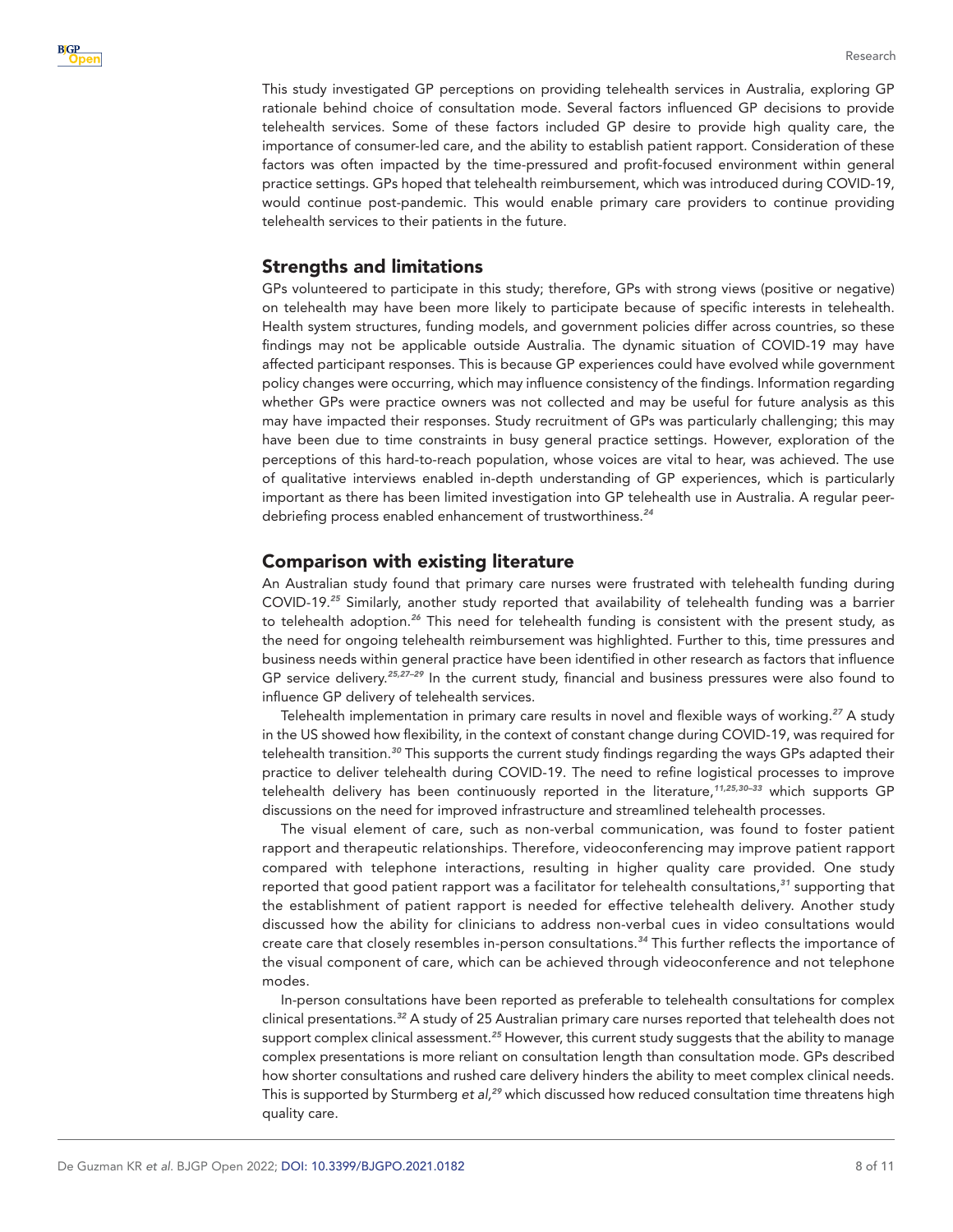#### Implications for research and practice

There has been investigation into factors that have affected overall telehealth uptake in Australia;*[35](#page-10-10)* however, specific examination of telehealth use in the primary care sector is lacking. COVID-19 has been a catalyst for widespread implementation of telehealth services in primary care, and there have been many questions raised on the reasons for high use of telephone over videoconference modes. This study builds on the current evidence by identifying unique challenges that exist for telehealth delivery in primary care. This study highlights how tensions between quality of care, and the financial viability of general practice, affects decisions regarding telehealth delivery. GP services are impacted by the complex interdependencies of organisational levels and government policies.*[29](#page-10-9)* Therefore, ensuring the sustainability of telehealth, while providing some financial benefits, is important for both patients and GPs. This means that appropriate government policies for telehealth funding models are needed. In Australia, the introduction of COVID-19 telehealth funding included MBS reimbursement for telehealth consultations at parity payment to comparable in-person consultations.*[6](#page-9-3)* In July 2021, GP telephone reimbursement was capped to 20-minute duration consultations.*[36](#page-10-11)* In December 2021, the Australian Government announced that temporary MBS telehealth items would transition to ongoing arrangements from January 2022.*[37](#page-10-12)* Although there have been many policy changes surrounding telehealth reimbursement, this study provides further evidence to support the need for ongoing government funding of telehealth services.*[38](#page-10-13)*

An important consideration with regard to telehealth funding is choice of mode between telephone or videoconference consultations. This study found that multiple considerations drive GP choice of consultation mode. These considerations include patient preferences and specific clinical needs, and the importance of providing high quality care. Previous research has suggested higher reimbursement amounts for videoconference than telephone modes to incentivise videoconference uptake.*[5](#page-9-12)* However, the motivation to use telehealth in primary care is also a function of other variables, in addition to reimbursement. Choice of mode is further impacted by time-pressured environments in general practice as GPs often opt for shorter telephone consultations. Logistical challenges, such as lack of telehealth infrastructure, may further hinder GPs' ability to provide video consultations. As the debate over different strategies for telehealth reimbursement continues, it will be important to conform to healthcare budget constraints, without compromising quality of care. The ongoing availability of appropriate telehealth funding is not only essential for GPs but also will be valuable for patients who need access to subsided care.

Telehealth is not intended to replace all in-person consultations, however, this study provided evidence that telehealth can meet a range of clinical needs and be equivalent in quality to in-person care. This study builds on the evidence base for scenarios suited to telehealth consultations, which can help expand the understanding of which clinical presentations are well-suited to telehealth care. This includes potential appropriateness of telephone consultations for repeat scripts or follow-up consultations, and use of video consultations for presentations requiring visual assessment. In addition, telehealth involves a change in practice workflows and the complexity of implementation is often underestimated.*[39](#page-10-14)* Therefore, progress towards effective telehealth delivery will require overcoming logistical challenges and integrating telehealth workflows within existing systems.

GPs emphasised that multidisciplinary video consultations can strengthen the networks between care providers. Therefore, telehealth may help overcome some of the larger challenges to Australia's healthcare system, such as fragmented services and poor care coordination.*[40](#page-10-15)* GPs highlighted how telehealth created increased opportunities for patient care, which means that telehealth could expand the capacity of the primary care sector. These benefits, along with the ability for telehealth to meet specific patient needs, should be considered by decisionmakers responsible for future telehealth policies. These findings can help inform future strategies aimed at strengthening the primary care sector. Improving the delivery of higher quality telehealth care compared with in-person care, and ensuring sustainable funding models, will be necessary to successfully embed telehealth services into existing healthcare systems.

#### Funding

This research was supported by an Australian Government Research Training Program (RTP) Scholarship.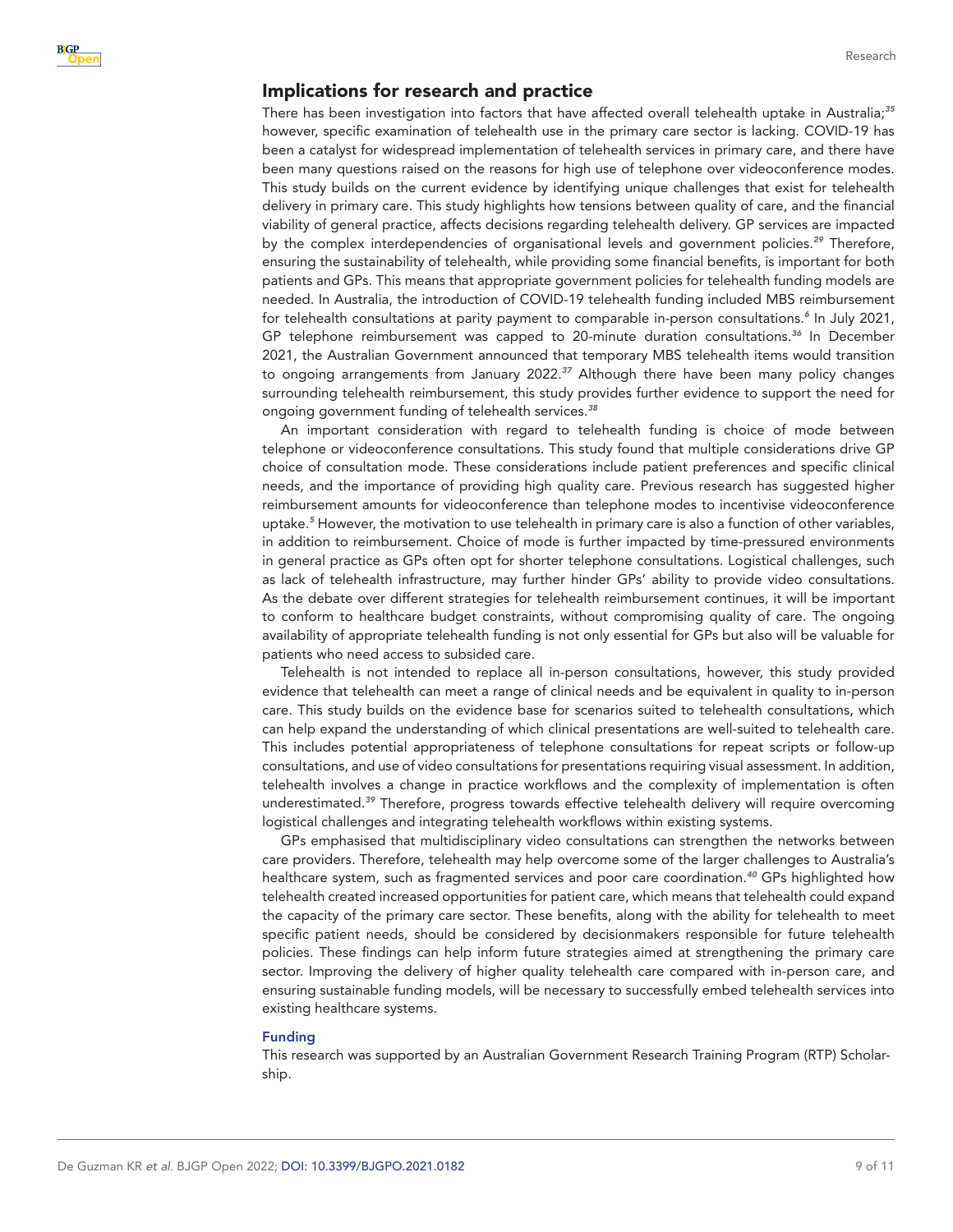#### Ethical approval

Ethics approval was obtained from The University of Queensland Human Research Ethics Committee (20200002824).

#### **Provenance**

Freely submitted; externally peer reviewed.

#### Acknowledgements

We are exceptionally thankful to the GPs who gave so generously their time to participate in the interviews.

## References

- <span id="page-9-0"></span>1. Smith AC, Thomas E, Snoswell CL, *et al*. Telehealth for global emergencies: implications for coronavirus disease 2019 (COVID-19). *J Telemed Telecare* 2020; 26(5): 309–313. DOI: <https://doi.org/10.1177/1357633X20916567>
- <span id="page-9-1"></span>2. Olayiwola JN, Magaña C, Harmon A, *et al*. Telehealth as a bright spot of the covid-19 pandemic: recommendations from the virtual frontlines ("frontweb"). *JMIR Public Health Surveill* 2020; 6(2): e19045. DOI: [https://doi.org/10.](https://doi.org/10.2196/19045) [2196/19045](https://doi.org/10.2196/19045)
- <span id="page-9-2"></span>3. Shachar C, Engel J, Elwyn G. Implications for telehealth in a postpandemic future: regulatory and privacy issues. *JAMA* 2020; 323(23): 2375–2376. DOI:<https://doi.org/10.1001/jama.2020.7943>
- 4. Al-Busaidi IS, Martin M. The transition to a "virtual practice" in primary care during the COVID-19 pandemic: experience from one medical centre in New Zealand. *N Z Med J* 2020; 133(1520): 91–98.
- <span id="page-9-12"></span>5. Mehrotra A, Bhatia RS, Snoswell CL. Paying for telemedicine after the pandemic. *JAMA* 2021; 325(5): 431–432. DOI:<https://doi.org/10.1001/jama.2020.25706>
- <span id="page-9-3"></span>6. Snoswell CL, Caffery LJ, Haydon HM, *et al*. Telehealth uptake in general practice as a result of the coronavirus (COVID-19) pandemic. *Aust Health Rev* 2020; 44(5): 737–740. DOI:<https://doi.org/10.1071/AH20183>
- <span id="page-9-4"></span>7. Wright M, Versteeg R, Hall J. General practice's early response to the covid-19 pandemic. *Aust Health Rev* 2020; 44(5): 733–36. DOI: <https://doi.org/10.1071/AH20157>
- 8. Thornton J. Covid-19: how coronavirus will change the face of general practice forever. *BMJ* 2020; 368: m1279. DOI:<https://doi.org/10.1136/bmj.m1279>
- 9. Smith AC, Armfield NR, Croll J, *et al*. A review of Medicare expenditure in Australia for psychiatric consultations delivered in person and via videoconference. *J Telemed Telecare* 2012; 18(3): 169–71. DOI: [https://doi.org/10.](https://doi.org/10.1258/jtt.2012.SFT111) [1258/jtt.2012.SFT111](https://doi.org/10.1258/jtt.2012.SFT111)
- <span id="page-9-5"></span>10. Snoswell CL, Caffery LJ, Taylor ML, *et al*. Telehealth and coronavirus: Medicare Benefits Schedule (MBS) activity in Australia. 2021; [https://coh.centre.uq.edu.au/telehealth-and-coronavirus-medicare-benefits-schedule-mbs-activity](https://coh.centre.uq.edu.au/telehealth-and-coronavirus-medicare-benefits-schedule-mbs-activity-australia)[australia](https://coh.centre.uq.edu.au/telehealth-and-coronavirus-medicare-benefits-schedule-mbs-activity-australia) (accessed 13 Dec 2021).
- <span id="page-9-6"></span>11. Thomas EE, Haydon HM, Mehrotra A, *et al*. Building on the momentum: sustaining telehealth beyond COVID-19. *J Telemed Telecare* 2020; 1357633X: 1357633X20960638. DOI:<https://doi.org/10.1177/1357633X20960638>
- 12. Loh PK, Sabesan S, Allen D, *et al*. Practical aspects of telehealth: financial considerations. *Intern Med J* 2013; 43(7): 829–834. DOI:<https://doi.org/10.1111/imj.12193>
- <span id="page-9-7"></span>13. Greenhalgh T, Koh GCH, Car J. Covid-19: a remote assessment in primary care. *BMJ* 2020; 368: m1182. DOI: <https://doi.org/10.1136/bmj.m1182>
- 14. Greenhalgh T, Wherton J, Shaw S, *et al*. Video consultations for covid-19. *BMJ* 2020; 368: m998. DOI: [https://doi.](https://doi.org/10.1136/bmj.m998) [org/10.1136/bmj.m998](https://doi.org/10.1136/bmj.m998)
- <span id="page-9-8"></span>15. Alhajri N, Simsekler MCE, Alfalasi B, *et al*. Physicians' attitudes toward telemedicine consultations during the COVID-19 pandemic: cross-sectional study. *JMIR Med Inform* 2021; 9(6): e29251. DOI: [https://doi.org/10.2196/](https://doi.org/10.2196/29251) [29251](https://doi.org/10.2196/29251)
- 16. Kippen R, O'Sullivan B, Hickson H, *et al*. A national survey of COVID-19 challenges, responses and effects in Australian general practice. *Aust J Gen Pract* 2020; 49(11): 745–751. DOI: [https://doi.org/10.31128/AJGP-06-20-](https://doi.org/10.31128/AJGP-06-20-5465) [5465](https://doi.org/10.31128/AJGP-06-20-5465)
- 17. Johnsen TM, Norberg BL, Kristiansen E, *et al*. Suitability of video consultations during the COVID-19 pandemic lockdown: cross-sectional survey among Norwegian general practitioners. *J Med Internet Res* 2021; 23(2): e26433. DOI:<https://doi.org/10.2196/26433>
- 18. Imlach F, McKinlay E, Middleton L, *et al*. Telehealth consultations in general practice during a pandemic lockdown: survey and interviews on patient experiences and preferences. *BMC Fam Pract* 2020; 21(1): 269. DOI: [https://doi.](https://doi.org/10.1186/s12875-020-01336-1) [org/10.1186/s12875-020-01336-1](https://doi.org/10.1186/s12875-020-01336-1)
- <span id="page-9-9"></span>19. Tong A, Sainsbury P, Craig J. Consolidated criteria for reporting qualitative research (COREQ): a 32-item checklist for interviews and focus groups. *Int J Qual Health Care* 2007; 19(6): 349–557. DOI: [https://doi.org/10.1093/intqhc/](https://doi.org/10.1093/intqhc/mzm042) [mzm042](https://doi.org/10.1093/intqhc/mzm042)
- <span id="page-9-10"></span>20. Morse JM. The significance of saturation. *Qual Health Res* 2016; 5(2): 147–149. DOI: [https://doi.org/10.1177/](https://doi.org/10.1177/104973239500500201) [104973239500500201](https://doi.org/10.1177/104973239500500201)
- <span id="page-9-11"></span>21. Braun V, Clarke V. Using thematic analysis in psychology. *Qual Res Psychol* 2006; 3(2): 77–101. DOI: [https://doi.or](https://doi.org/10.1191/1478088706qp063oa) [g/10.1191/1478088706qp063oa](https://doi.org/10.1191/1478088706qp063oa)